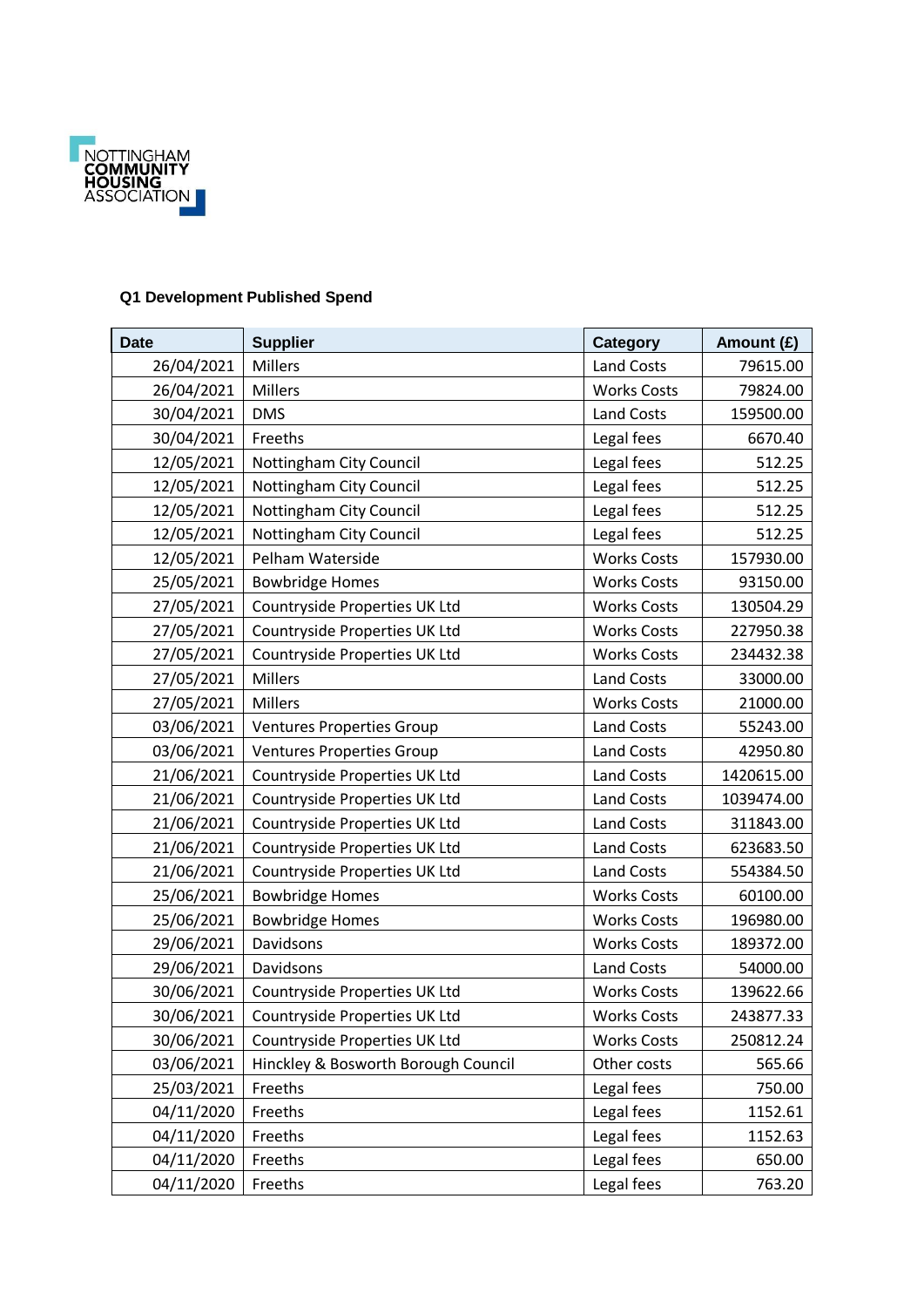| 04/11/2020 | Freeths                              | Legal fees            | 558.00    |
|------------|--------------------------------------|-----------------------|-----------|
| 22/12/2020 | Freeths                              | Legal fees            | 4315.20   |
| 22/12/2020 | Freeths                              | Legal fees            | 3158.40   |
| 22/12/2020 | Freeths                              | Legal fees            | 946.80    |
| 22/12/2020 | Freeths                              | Legal fees            | 1894.80   |
| 22/12/2020 | Freeths                              | Legal fees            | 1684.80   |
| 04/11/2020 | Freeths                              | Legal fees            | 1677.36   |
| 17/12/2020 | Freeths                              | Legal fees            | 1036.80   |
| 24/02/2021 | Freeths                              | Legal fees            | 2746.20   |
| 24/02/2021 | Freeths                              | Legal fees            | 2746.20   |
| 09/04/2021 | Fletcher Construction (Midlands) Ltd | <b>Works Costs</b>    | 81349.73  |
| 09/04/2021 | Fletcher Construction (Midlands) Ltd | <b>Works Costs</b>    | 33500.92  |
| 09/04/2021 | Fletcher Construction (Midlands) Ltd | <b>Works Costs</b>    | 20124.85  |
| 02/04/2021 | United Living North Ltd              | <b>Works Costs</b>    | 108087.63 |
| 02/04/2021 | United Living North Ltd              | <b>Works Costs</b>    | 78161.09  |
| 02/04/2021 | United Living North Ltd              | <b>Works Costs</b>    | 32499.41  |
| 02/04/2021 | United Living North Ltd              | <b>Works Costs</b>    | 52080.31  |
| 02/04/2021 | <b>Mercer Building Solutions Ltd</b> | <b>Works Costs</b>    | 35629.17  |
| 02/04/2021 | <b>Mercer Building Solutions Ltd</b> | <b>Works Costs</b>    | 24372.80  |
| 02/04/2021 | Lovell Partnerships Ltd              | <b>Works Costs</b>    | 349253.64 |
| 02/04/2021 | Lovell Partnerships Ltd              | <b>Works Costs</b>    | 218915.62 |
| 02/04/2021 | Modus Partnerships Ltd               | <b>Works Costs</b>    | 296209.73 |
| 02/04/2021 | Modus Partnerships Ltd               | <b>Works Costs</b>    | 115593.04 |
| 02/04/2021 | Countryside Properties UK Ltd        | <b>Works Costs</b>    | 496688.00 |
| 02/04/2021 | Countryside Properties UK Ltd        | <b>Works Costs</b>    | 417606.40 |
| 02/04/2021 | Countryside Properties UK Ltd        | <b>Works Costs</b>    | 152933.80 |
|            |                                      | External              |           |
|            |                                      | employers             |           |
| 31/03/2021 | rg+p Ltd                             | agent fee<br>External | 792.42    |
|            |                                      | employers             |           |
| 31/03/2021 | rg+p Ltd                             | agent fee             | 1384.12   |
|            |                                      | External              |           |
|            |                                      | employers             |           |
| 31/03/2021 | rg+p Ltd                             | agent fee             | 1423.46   |
| 31/03/2021 | Inside Land (Midlands) Ltd           | Other costs           | 24000.00  |
| 20/11/2020 | Freeths                              | Legal fees            | 13490.40  |
| 13/04/2021 | Countryside Properties UK Ltd        | <b>Works Costs</b>    | 297786.28 |
| 13/04/2021 | Countryside Properties UK Ltd        | <b>Works Costs</b>    | 520139.94 |
| 13/04/2021 | Countryside Properties UK Ltd        | <b>Works Costs</b>    | 534939.66 |
| 15/04/2021 | Modus Partnerships Ltd               | <b>Works Costs</b>    | 10397.69  |
| 15/04/2021 | Modus Partnerships Ltd               | <b>Works Costs</b>    | 78018.03  |
| 15/04/2021 | <b>Hyland Legal Ltd</b>              | Legal fees            | 900.60    |
| 12/03/2021 | Amber Valley Borough Council         | Other costs           | 1587.20   |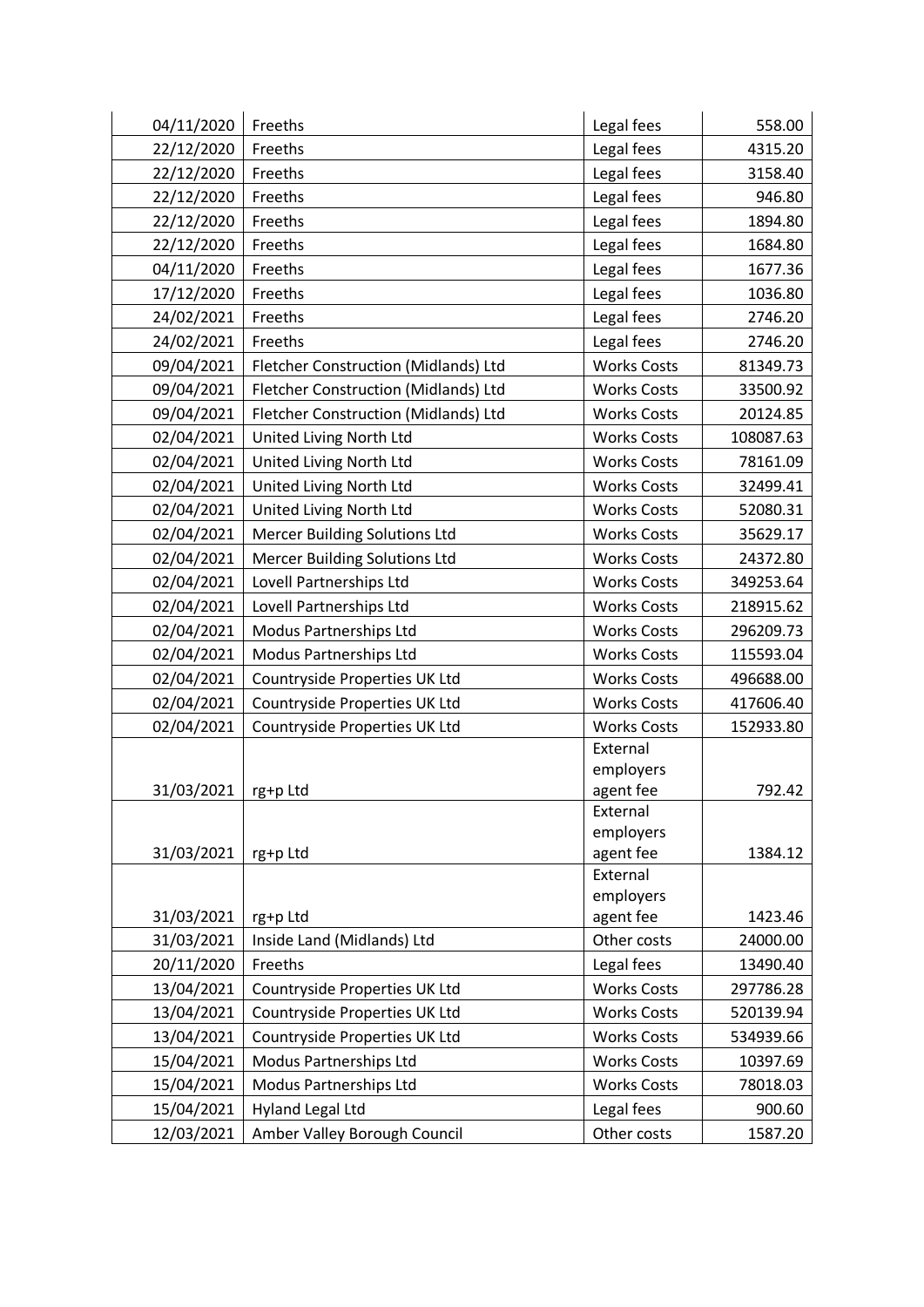|            |                                         | External           |           |
|------------|-----------------------------------------|--------------------|-----------|
|            |                                         | employers          |           |
| 22/04/2021 | Hickman Associates (Project Management) | agent fee          | 1862.78   |
|            |                                         | External           |           |
|            |                                         | employers          |           |
| 22/04/2021 | Hickman Associates (Project Management) | agent fee          | 13977.22  |
| 30/04/2021 | Countryside Properties UK Ltd           | <b>Works Costs</b> | 322402.35 |
| 30/04/2021 | Countryside Properties UK Ltd           | <b>Works Costs</b> | 271070.14 |
| 30/04/2021 | Countryside Properties UK Ltd           | <b>Works Costs</b> | 99270.00  |
| 30/03/2021 | <b>Browne Jacobson LLP</b>              | Legal fees         | 6860.88   |
| 30/04/2021 | <b>Mercer Building Solutions Ltd</b>    | <b>Works Costs</b> | 31215.33  |
| 30/04/2021 | <b>Mercer Building Solutions Ltd</b>    | <b>Works Costs</b> | 21353.43  |
| 30/04/2021 | Countryside Properties UK Ltd           | <b>Works Costs</b> | 26077.22  |
| 30/04/2021 | Countryside Properties UK Ltd           | <b>Works Costs</b> | 81129.12  |
| 30/04/2021 | Countryside Properties UK Ltd           | <b>Works Costs</b> | 37667.09  |
| 30/04/2021 | United Living North Ltd                 | <b>Works Costs</b> | 95161.87  |
| 30/04/2021 | United Living North Ltd                 | <b>Works Costs</b> | 68814.13  |
| 30/04/2021 | United Living North Ltd                 | <b>Works Costs</b> | 28612.96  |
| 30/04/2021 | United Living North Ltd                 | <b>Works Costs</b> | 45852.25  |
| 30/04/2021 | R G Carter Lincoln Ltd                  | <b>Works Costs</b> | 96337.14  |
| 07/05/2021 | Hodgkinson Builders Ltd                 | <b>Works Costs</b> | 69958.45  |
| 07/05/2021 | <b>Hodgkinson Builders Ltd</b>          | <b>Works Costs</b> | 59690.27  |
|            |                                         | External           |           |
|            |                                         | employers          |           |
| 05/05/2021 | rg+p Ltd                                | agent fee          | 792.42    |
|            |                                         | External           |           |
|            |                                         | employers          |           |
| 05/05/2021 | rg+p Ltd                                | agent fee          | 1384.12   |
|            |                                         | External           |           |
|            |                                         | employers          |           |
| 05/05/2021 | rg+p Ltd                                | agent fee          | 1423.46   |
| 30/04/2021 | Freeths                                 | Legal fees         | 1010.53   |
| 07/05/2021 | Modus Partnerships Ltd                  | <b>Works Costs</b> | 339716.27 |
| 07/05/2021 | Modus Partnerships Ltd                  | <b>Works Costs</b> | 132571.06 |
| 07/05/2021 | Lovell Partnerships Ltd                 | <b>Works Costs</b> | 374802.93 |
| 07/05/2021 | Lovell Partnerships Ltd                 | <b>Works Costs</b> | 234930.16 |
| 07/05/2021 | Fletcher Construction (Midlands) Ltd    | <b>Works Costs</b> | 75957.72  |
| 07/05/2021 | Fletcher Construction (Midlands) Ltd    | <b>Works Costs</b> | 31280.42  |
| 07/05/2021 | Fletcher Construction (Midlands) Ltd    | <b>Works Costs</b> | 18790.93  |
| 23/03/2021 | Freeths                                 | Legal fees         | 1714.80   |
| 23/03/2021 | Freeths                                 | Legal fees         | 1285.20   |
| 28/05/2021 | Countryside Properties UK Ltd           | <b>Works Costs</b> | 31659.83  |
| 28/05/2021 | Countryside Properties UK Ltd           | <b>Works Costs</b> | 98497.26  |
| 28/05/2021 | Countryside Properties UK Ltd           | <b>Works Costs</b> | 45730.87  |
| 28/05/2021 | <b>Mercer Building Solutions Ltd</b>    | <b>Works Costs</b> | 54054.86  |
| 28/05/2021 | <b>Mercer Building Solutions Ltd</b>    | <b>Works Costs</b> | 36977.23  |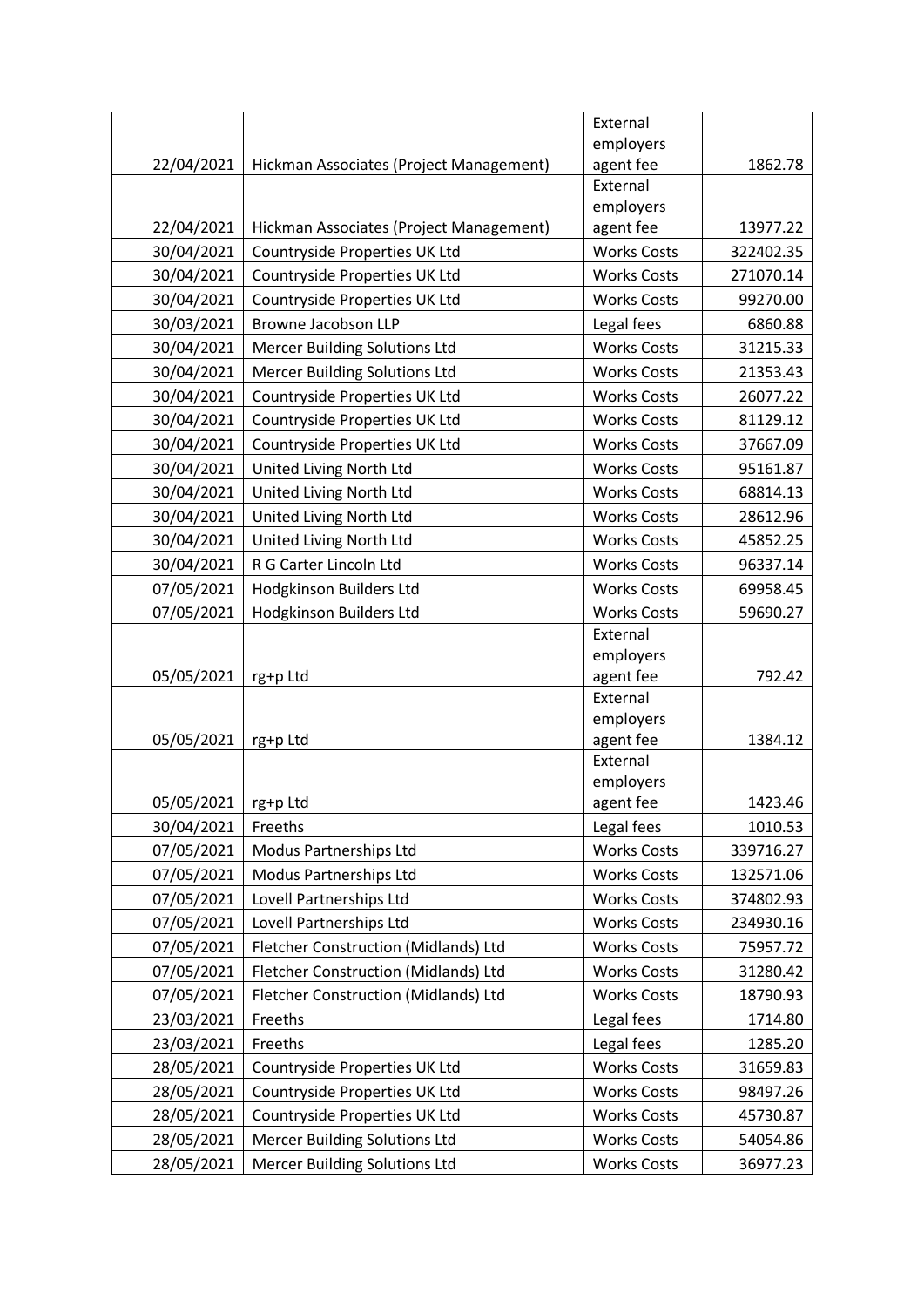| 10/03/2021 | Freeths                              | Legal fees            | 861.70    |
|------------|--------------------------------------|-----------------------|-----------|
| 10/03/2021 | Freeths                              | Legal fees            | 638.30    |
| 10/03/2021 | Freeths                              | Legal fees            | 736.15    |
| 10/03/2021 | Freeths                              | Legal fees            | 613.45    |
| 29/03/2021 | Freeths                              | Legal fees            | 600.00    |
| 30/03/2021 | Freeths                              | Legal fees            | 900.00    |
| 30/03/2021 | Freeths                              | Legal fees            | 2400.00   |
| 30/03/2021 | Freeths                              | Legal fees            | 2400.00   |
| 28/05/2021 | United Living North Ltd              | <b>Works Costs</b>    | 29720.01  |
| 28/05/2021 | United Living North Ltd              | <b>Works Costs</b>    | 21491.34  |
| 28/05/2021 | United Living North Ltd              | <b>Works Costs</b>    | 8936.11   |
| 28/05/2021 | United Living North Ltd              | <b>Works Costs</b>    | 14320.12  |
| 04/06/2021 | Hodgkinson Builders Ltd              | <b>Works Costs</b>    | 90582.26  |
| 04/06/2021 | Hodgkinson Builders Ltd              | <b>Works Costs</b>    | 77287.01  |
| 28/05/2021 | Countryside Properties UK Ltd        | <b>Works Costs</b>    | 271310.68 |
| 28/05/2021 | Countryside Properties UK Ltd        | <b>Works Costs</b>    | 228113.17 |
| 28/05/2021 | Countryside Properties UK Ltd        | <b>Works Costs</b>    | 83538.50  |
| 28/05/2021 | R G Carter Lincoln Ltd               | <b>Works Costs</b>    | 57107.19  |
| 10/03/2021 | Freeths                              | Legal fees            | 12834.00  |
| 02/06/2021 | Miller Homes Ltd - East Midlands     | <b>Works Costs</b>    | 28000.00  |
|            |                                      | External              |           |
|            |                                      | employers             |           |
| 01/06/2021 | rg+p Ltd                             | agent fee             | 792.42    |
|            |                                      | External<br>employers |           |
| 01/06/2021 | rg+p Ltd                             | agent fee             | 1384.12   |
|            |                                      | External              |           |
|            |                                      | employers             |           |
| 01/06/2021 | rg+p Ltd                             | agent fee             | 1423.46   |
| 29/04/2021 | Browne Jacobson LLP                  | Legal fees            | 1897.20   |
| 31/05/2021 | Freeths                              | Legal fees            | 680.40    |
| 11/06/2021 | <b>Dukeries Homes Ltd</b>            | <b>Works Costs</b>    | 58088.33  |
| 11/06/2021 | Dukeries Homes Ltd                   | <b>Works Costs</b>    | 73930.60  |
| 11/06/2021 | <b>Dukeries Homes Ltd</b>            | <b>Works Costs</b>    | 34095.15  |
| 11/06/2021 | Dukeries Homes Ltd                   | <b>Works Costs</b>    | 126760.17 |
| 11/06/2021 | Dukeries Homes Ltd                   | <b>Works Costs</b>    | 80560.44  |
| 11/06/2021 | Lovell Partnerships Ltd              | <b>Works Costs</b>    | 262185.83 |
| 11/06/2021 | Lovell Partnerships Ltd              | <b>Works Costs</b>    | 164340.66 |
| 11/06/2021 | Fletcher Construction (Midlands) Ltd | <b>Works Costs</b>    | 48938.45  |
| 11/06/2021 | Fletcher Construction (Midlands) Ltd | <b>Works Costs</b>    | 20153.52  |
| 11/06/2021 | Fletcher Construction (Midlands) Ltd | <b>Works Costs</b>    | 12106.73  |
| 14/06/2021 | <b>Millers</b>                       | Land Costs            | 182385.00 |
| 14/06/2021 | <b>Millers</b>                       | <b>Works Costs</b>    | 2045.00   |
| 14/06/2021 | Nottingham City Council              | Legal fees            | 588.00    |
| 14/06/2021 | Nottingham City Council              | Legal fees            | 642.00    |
| 14/06/2021 | Cadley Park Management Company Ltd   | Other costs           | 600.00    |